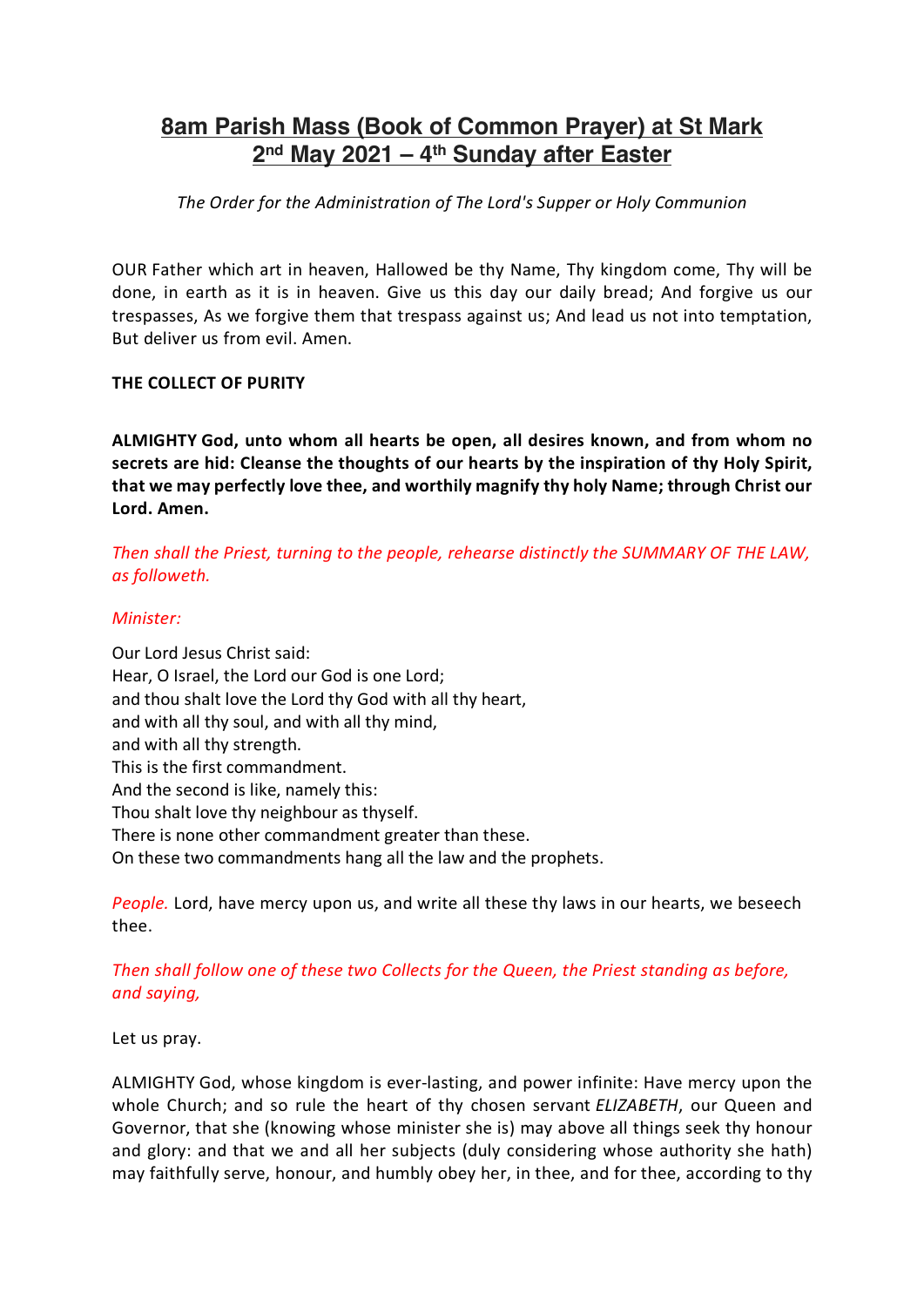blessed Word and ordinance; through Jesus Christ our Lord, who with thee and the Holy Ghost liveth and reigneth, ever one God, world without end. **Amen.**

# *Or,*

ALMIGHTY and everlasting God, we are taught by thy holy Word, that the hearts of Kings are in thy rule and governance, and that thou dost dispose and turn them as it seemeth best to thy godly wisdom: We humbly beseech thee so to dispose and govern the heart of ELIZABETH thy servant, our Queen and Governor, that in all her thoughts, words, and works, she may ever seek thy honour and glory, and study to preserve thy people committed to her charge, in wealth, peace and godliness: Grant this, O merciful Father, for thy dear Son's sake, Jesus Christ our Lord. **Amen.**

Then shall be said the Collect of the Day **(4th Sunday after Easter)**

### **THE COLLECT**

O ALMIGHTY God, who alone canst order the unruly wills and affections of sinful men; Grant unto thy people, that they may love the thing which thou commandest, and desire that which thou dost promise; that so, among the sundry and manifold changes of the world, our hearts may surely there be fixed, where true joys are to be found; through Jesus Christ our Lord. Amen.

And immediately after the Collect the Priest shall read the Epistle, saying, The Epistle is written in the 1<sup>st</sup> Chapter of James, beginning at the 17<sup>th</sup> Verse (St. James 1.17-21)

EVERY good gift and every perfect gift is from above, and cometh down from the Father of lights, with whom is no variableness, neither shadow of turning. Of his own will begat he us with the word of truth, that we should be a kind of first-fruits of his creatures. Wherefore, my beloved brethren, let every man be swift to hear, slow to speak, slow to wrath; for the wrath of man worketh not the righteousness of God. Wherefore lay apart all filthiness and superfluity of naughtiness, and receive with meekness the engrafted word, which is able to save your souls.

*And the Epistle ended, the priest shall say,* Here endeth the Epistle.

# *Then shall the Gospel be read (the people all standing up) saying,* The holy Gospel is written in the 16<sup>th</sup> Chapter of St. John beginning at the 5<sup>th</sup> verse *St. John 16.5-15*

JESUS said unto his disciples, Now I go my way to him that sent me, and none of you asketh me, Whither goest thou? But, because I have said these things unto you, sorrow hath filled your heart. Nevertheless, I tell you the truth; it is expedient for you that I go away: for if I go not away, the Comforter will not come unto you; but if I depart, I will send him unto you. And when he is come, he will reprove the world of sin, and of righteousness, and of judgement: of sin, because they believe not on me; of righteousness, because I go to my Father, and ye see me no more; of judgement, because the prince of this world is judged. I have yet many things to say unto you, but ye cannot bear them now. Howbeit, when he, the Spirit of truth, is come, he will guide you into all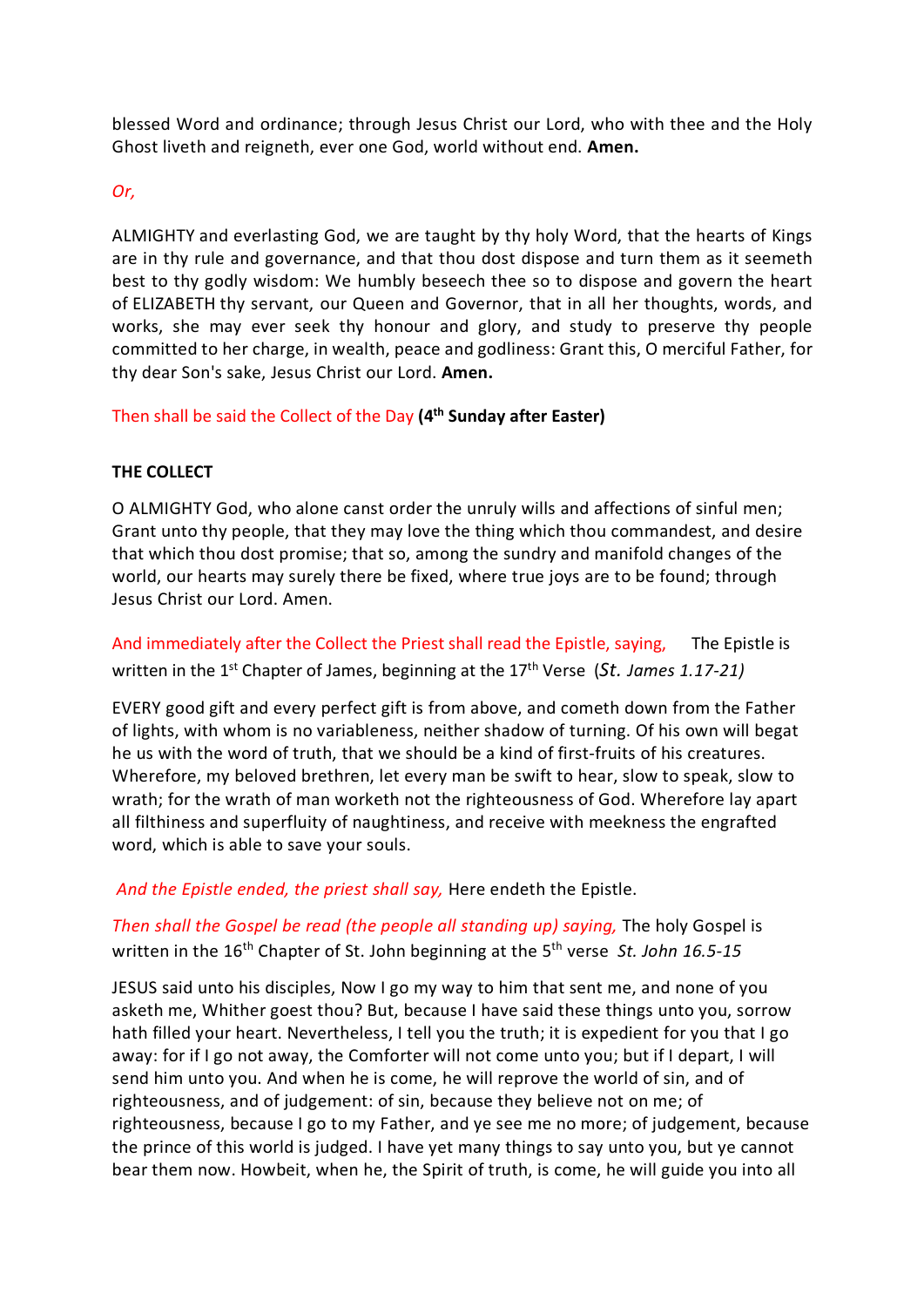truth: for he shall not speak of himself; but whatsoever he shall hear, that shall he speak: and he will shew you things to come. He shall glorify me: for he shall receive of mine, and shall shew it unto you. All things that the Father hath are mine: therefore said I, that he shall take of mine, and shall shew it unto you.

# *And the Gospel ended, shall be said the Creed following, the people still standing as before.*

I BELIEVE in one God the Father Almighty, Maker of heaven and earth, And of all things visible and invisible:

And in one Lord Jesus Christ, the only-begotten Son of God, Begotten of his Father before all worlds, God of God, Light of Light, Very God of very God, Begotten, not made, Being of one substance with the Father, By whom all things were made: Who for us men and for our salvation came down from heaven, And was incarnate by the Holy Ghost of the Virgin Mary, And was made man, And was crucified also for us under Pontius Pilate. He suffered and was buried, And the third day he rose again according to the Scriptures, And ascended into heaven, And sitteth on the right hand of the Father. And he shall come again with glory to judge both the quick and the dead: Whose kingdom shall have no end.

And I believe in the Holy Ghost, The Lord and giver of life, Who proceedeth from the Father and the Son, Who with the Father and the Son together is worshipped and glorified, Who spake by the Prophets. And I believe one Catholick and Apostolick Church. I acknowledge one Baptism for the remission of sins. And I look for the Resurrection of the dead, And the life of the world to come. Amen.

# *Then shall the Priest return to the Lord's Table, and begin the Offertory, saying the Sentence following.*

Lay not up for yourselves treasure upon the earth; where the rust and moth doth corrupt, and where thieves break through and steal: but lay up for yourselves treasures in heaven; where neither rust nor moth doth corrupt, and where thieves do not break through and steal. *St. Matthew 6.*

*Let us pray for the whole state of Christ's Church militant here in earth.*

ALMIGHTY and everliving God, who by thy holy Apostle hast taught us to make prayers and supplications, and to give thanks, for all men:

We humbly beseech thee most mercifully [*\**to accept our alms and oblations, and] to receive these our prayers, which we offer unto thy Divine Majesty; beseeching thee to inspire continually the universal Church with the spirit of truth, unity, and concord:

And grant, that all they that do confess thy holy Name may agree in the truth of thy holy Word, and live in unity, and godly love.

We beseech thee also to save and defend all Christian Kings, Princes, and Governors; and specially thy servant ELIZABETH our Queen; that under her we may be godly and quietly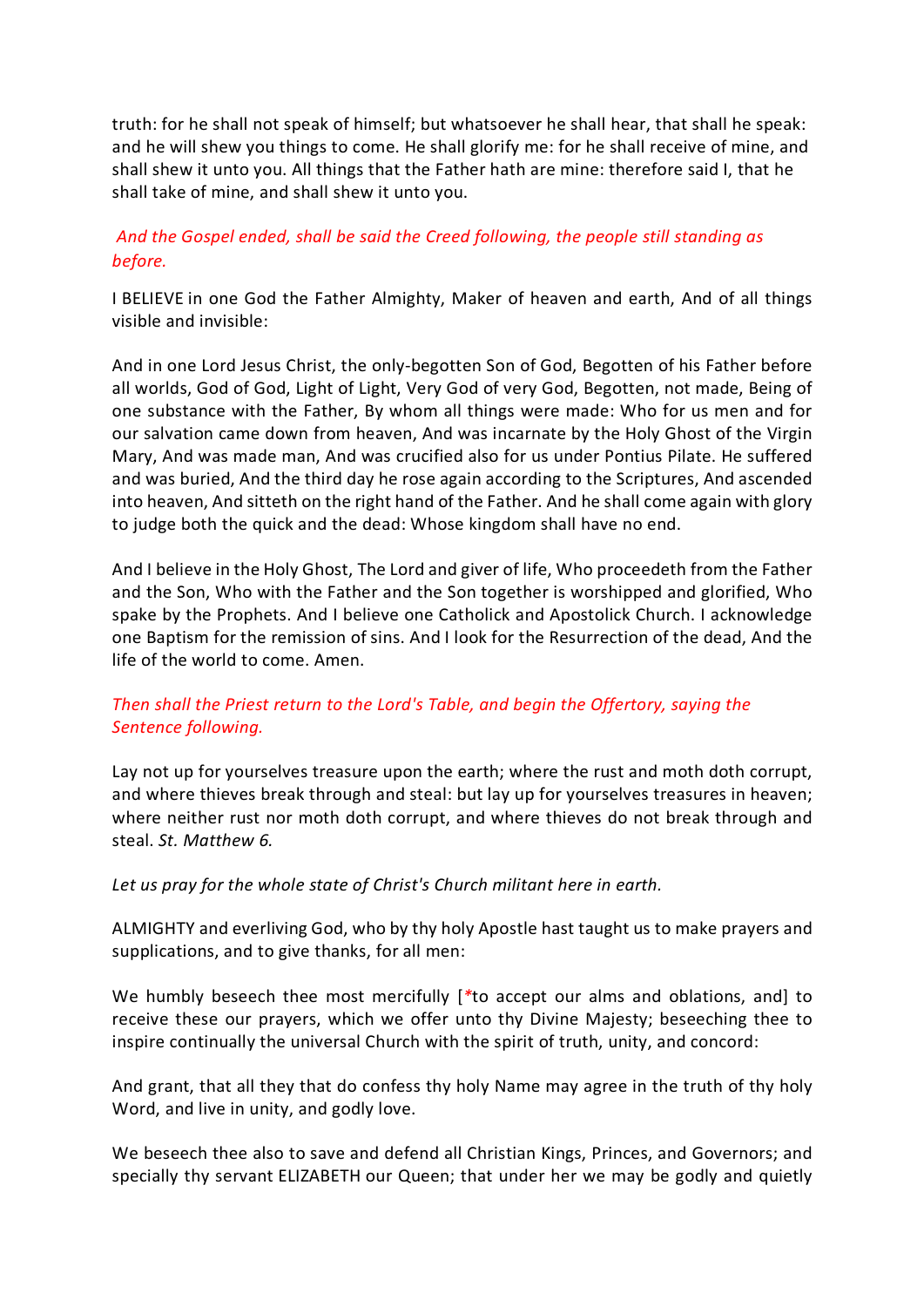governed: And grant unto her whole Council, and to all that are put in authority under her, that they may truly and indifferently minister justice, to the punishment of wickedness and vice, and to the maintenance of thy true religion, and virtue.

Give grace, O heavenly Father, to all Bishops and Curates, that they may both by their life and doctrine set forth thy true and lively Word, and rightly and duly administer thy holy Sacraments:

And to all thy people give thy heavenly grace; and specially to this congregation here present; that, with meek heart and due reverence, they may hear, and receive thy holy Word; truly serving thee in holiness and righteousness all the days of their life.

And we most humbly beseech thee of thy goodness, O Lord, to comfort and succour all them, who in this transitory life are in trouble, sorrow, need, sickness, or any other adversity.

And we also bless thy holy Name for all thy servants departed this life in thy faith and fear; beseeching thee to give us grace so to follow their good examples, that with them we may be partakers of thy heavenly kingdom: Grant this, O Father, for Jesus Christ's sake, our only Mediator and Advocate. **Amen.**

### *Then shall the Priest say to them that come to receive the holy Communion,*

YE that do truly and earnestly repent you of your sins, and are in love and charity with your neighbours, and intend to lead a new life, following the commandments of God, and walking from henceforth in his holy ways:

Draw near with faith, and take this holy Sacrament to your comfort; and make your humble confession to Almighty God, meekly kneeling upon your knees.

# *Then shall this general Confession be made*

ALMIGHTY God, Father of our Lord Jesus Christ, Maker of all things, Judge of all men: We acknowledge and bewail our manifold sins and wickedness, Which we from time to time most grievously have committed, By thought, word, and deed, Against thy Divine Majesty, Provoking most justly thy wrath and indignation against us. We do earnestly repent, And are heartily sorry for these our misdoings; The remembrance of them is grievous unto us; The burden of them is intolerable. Have mercy upon us, Have mercy upon us, most merciful Father; For thy Son our Lord Jesus Christ's sake, Forgive us all that is past; And grant that we may ever hereafter Serve and please thee In newness of life, To the honour and glory of thy Name; Through Jesus Christ our Lord. **Amen.**

# *Then shall the Priest stand up, and turning to the people, pronounce this Absolution*

ALMIGHTY God, our heavenly Father, who of his great mercy hath promised forgiveness of sins to all them that with hearty repentance and true faith turn unto him; Have mercy upon you; pardon and deliver you from all your sins; confirm and strengthen you in all goodness; and bring you to everlasting life; through Jesus Christ our Lord. **Amen.**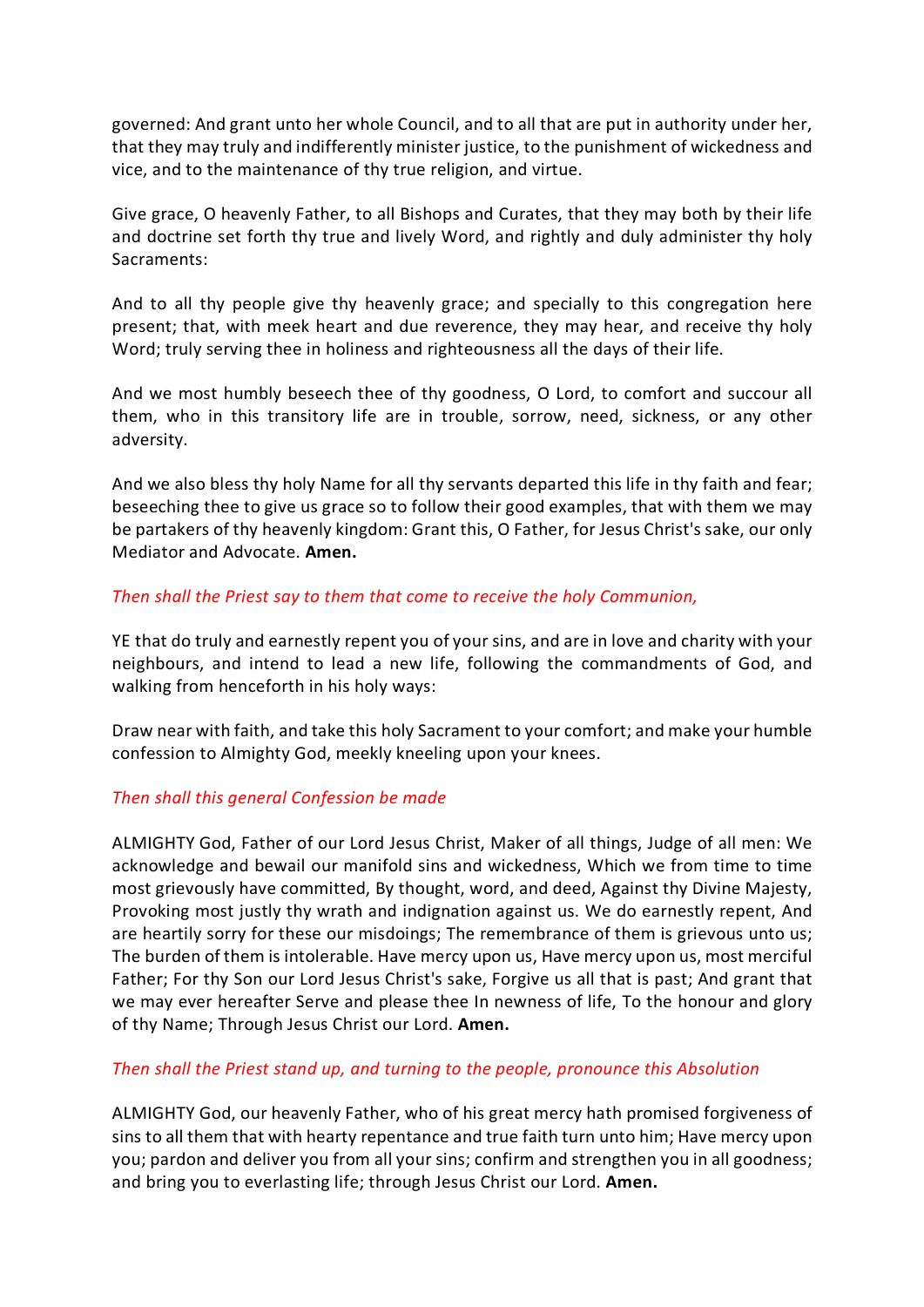### *Then shall the Priest say,*

Hear what comfortable words our Saviour Christ saith unto all that truly turn to him.

COME unto me all that travail and are heavy laden, and I will refresh you. *St. Matthew 11.28*

So God loved the world, that he gave his only-begotten Son, to the end that all that believe in him should not perish, but have everlasting life. *St. John 3.16*

Hear also what Saint Paul saith.

This is a true saying, and worthy of all men to be received, that Christ Jesus came into the world to save sinners. *1 St. Timothy 1.15*

Hear also what Saint John saith.

If any man sin, we have an Advocate with the Father, Jesus Christ the righteous; and he is the propitiation for our sins. *1 St. John 2.1*

#### *After which the Priest shall proceed, saying,*

*Priest.* Lift up your hearts. *Answer.* We lift them up unto the Lord. *Priest.* Let us give thanks unto our Lord God. *Answer.* It is meet and right so to do.

### *Then shall the Priest turn to the Lord's Table and say,*

IT is very meet, right, and our bounden duty, that we should at all times, and in all places, give thanks unto thee, O Lord *\**Holy Father, Almighty, Everlasting God. *\*These words* [Holy Father] *must be omitted on* Trinity Sunday.

THEREFORE with Angels and Archangels, and with all the company of heaven, we laud and magnify thy glorious Name; evermore praising thee, and saying: Holy, holy, holy, Lord God of hosts, heaven and earth are full of thy glory: Glory be to thee, O Lord most High. Amen.

### *Then shall the Priest and all them that shall receive the Communion say this Prayer following.*

WE do not presume to come to this thy Table, O merciful Lord, trusting in our own righteousness, but in thy manifold and great mercies. We are not worthy so much as to gather up the crumbs under thy Table. But thou art the same Lord, whose property is always to have mercy: Grant us therefore, gracious Lord, so to eat the flesh of thy dear Son Jesus Christ, and to drink his blood, that our sinful bodies may be made clean by his body, and our souls washed through his most precious blood, and that we may evermore dwell in him, and he in us. **Amen.**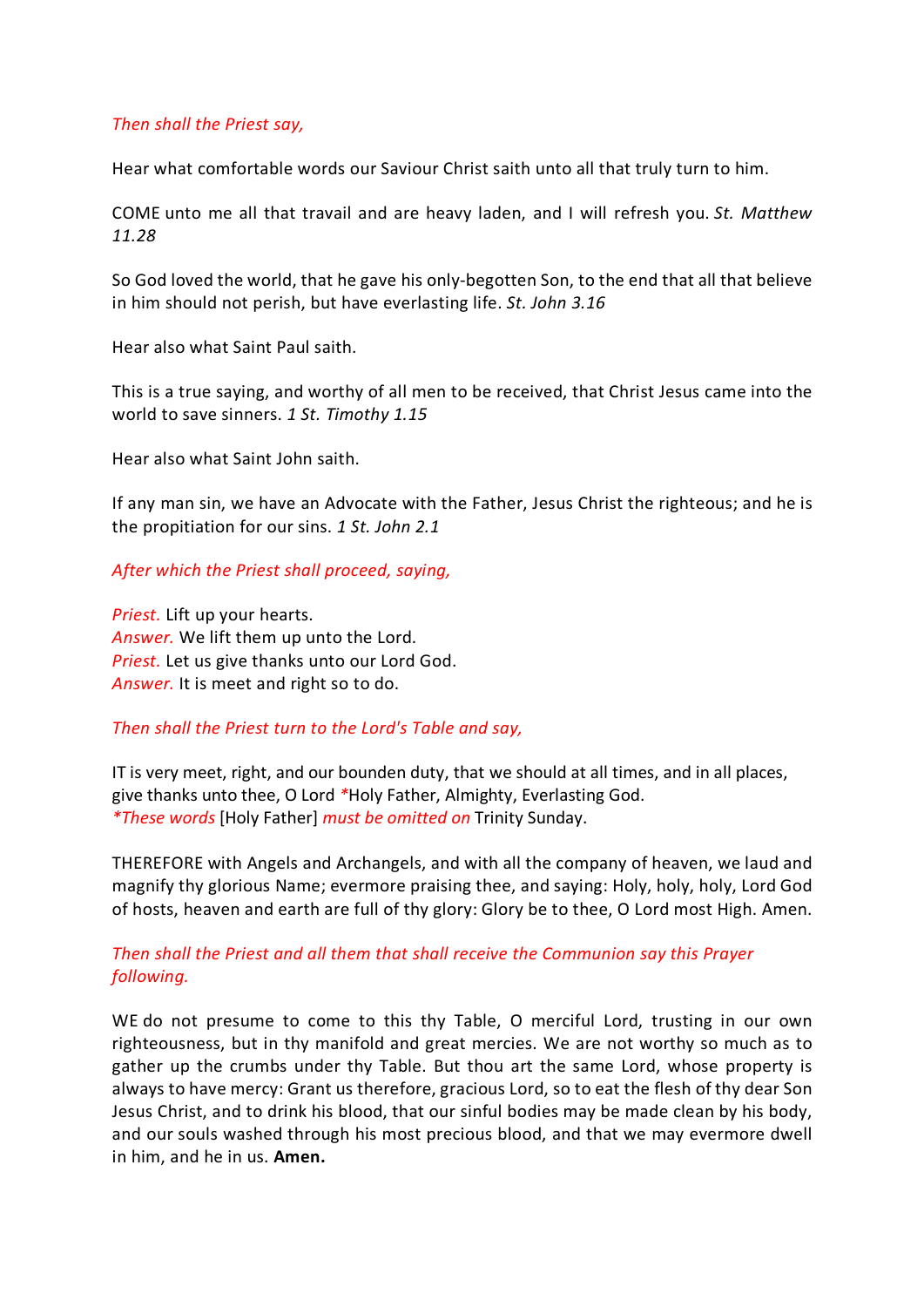# *Then the Priest, standing before the Table, shall say the Prayer of Consecration, as followeth.*

ALMIGHTY God, our heavenly Father, who of thy tender mercy didst give thine only Son Jesus Christ to suffer death upon the Cross for our redemption; who made there (by his one oblation of himself once offered) a full, perfect, and sufficient sacrifice, oblation, and satisfaction, for the sins of the whole world; and did institute, and in his holy Gospel command us to continue, a perpetual memory of that his precious death, until his coming again: Hear us, O merciful Father, we most humbly beseech thee; and grant that we receiving these thy creatures of bread and wine, according to thy Son our Saviour Jesus Christ's holy institution, in remembrance of his death and passion, may be partakers of his most blessed Body and Blood: who, in the same night that he was betrayed, took Bread; and, when he had given thanks, he brake it, and gave it to his disciples, saying, Take, eat; this is my Body which is given for you: Do this in remembrance of me. Likewise after supper he took the Cup; and, when he had given thanks, he gave it to them, saying, Drink ye all of this; for this is my Blood of the New Testament, which is shed for you and for many for the remission of sins: Do this, as oft as ye shall drink it, in remembrance of me. **Amen.**

# *Then shall the Minister first receive the Communion in both kinds and then proceed to deliver the same the people, into their hands, all meekly kneeling. The Bread is given with the following words,*

THE Body of our Lord Jesus Christ, which was given for thee, preserve thy body and soul unto everlasting life: Take and eat this in remembrance that Christ died for thee, and feed on him in thy heart by faith with thanksgiving.

### *And the Minister that delivereth the Cup to any one shall say,*

THE Blood of our Lord Jesus Christ, which was shed for thee, preserve thy body and soul unto everlasting life: Drink this in remembrance that Christ's Blood was shed for thee, and be thankful.

*When all have communicated, the Minister shall return to the Lord's Table, and reverently place upon it what remaineth of the consecrated Elements, covering the same with a fair linen cloth.*

### *Then shall the Priest say the Lord's Prayer, the people repeating every petition.*

OUR Father, which art in heaven, Hallowed be thy Name, Thy kingdom come, Thy will be done, in earth as it is in heaven. Give us this day our daily bread; And forgive us our trespasses, As we forgive them that trespass against us; And lead us not into temptation, But deliver us from evil. For thine is the kingdom, the power, and the glory, For ever and ever. Amen.

### *After shall be said as followeth.*